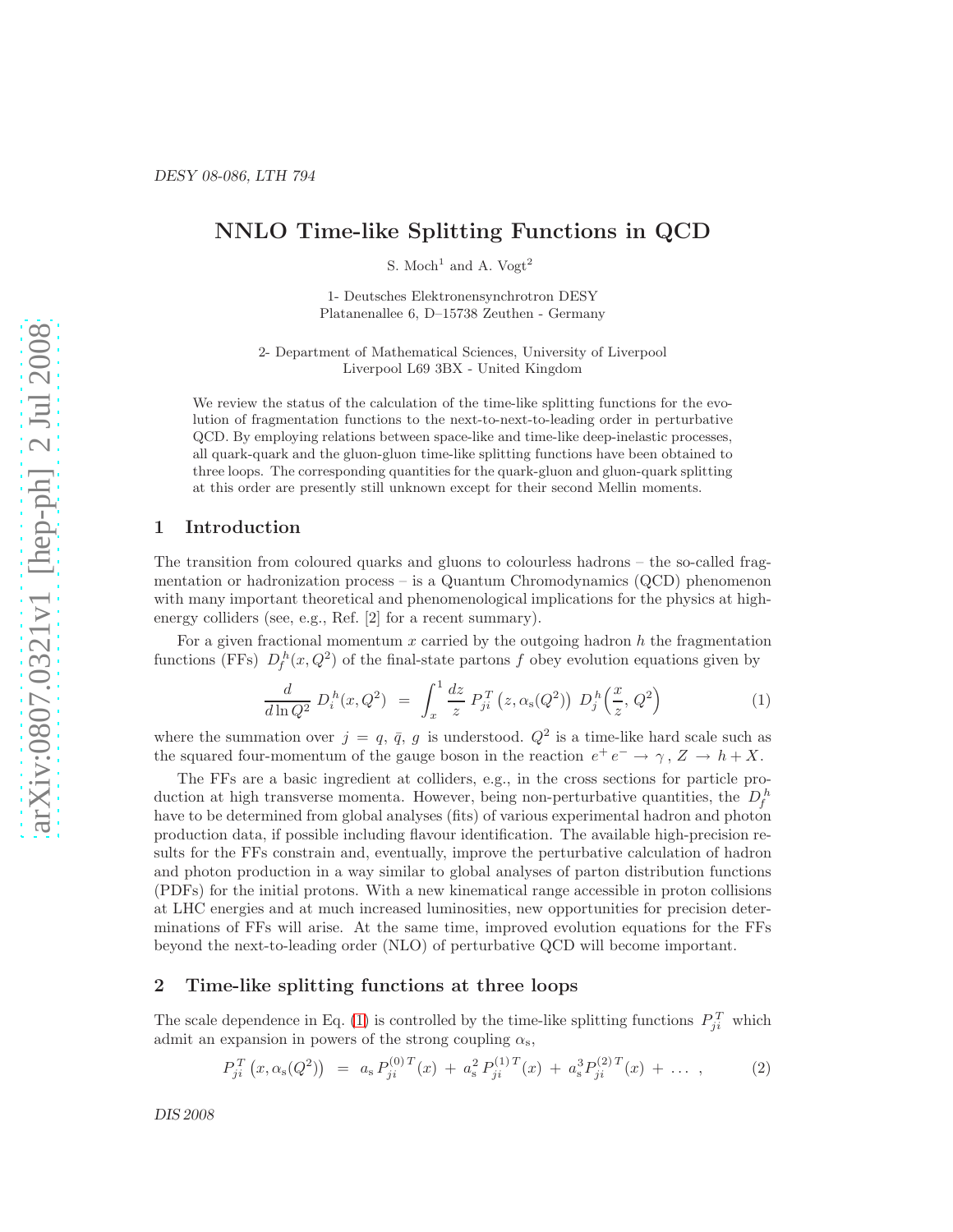where we normalize the expansion parameter as  $a_s \equiv \alpha_s(Q^2)/(4\pi)$ . The three-loop contributions  $P_{ji}^{(2)T}$  are needed to complete predictions to next-to-next-to-leading order (NNLO) accuracy in perturbative QCD.

The decomposition into flavour-singlet and non-singlet parts for the time-like evolution equations [\(1\)](#page-0-0) reads

$$
\frac{d}{d\ln Q^2} D_{\rm ns}^{\xi} = P_{\rm ns,\xi}^T \otimes D_{\rm ns}^{\xi},\tag{3}
$$

$$
\frac{d}{d\ln Q^2} \begin{pmatrix} D_S \\ D_g \end{pmatrix} = \begin{pmatrix} P_{qq}^T & P_{gq}^T \\ P_{qg}^T & P_{gg}^T \end{pmatrix} \otimes \begin{pmatrix} D_S \\ D_g \end{pmatrix} \text{ with } D_S \equiv \sum_{r=1}^{n_f} (D_{q_r} + D_{\bar{q}_r}), \quad (4)
$$

where  $D_{ns}^{\xi}$  with  $\xi = \pm$ , v collectively denotes the three types of non-singlet distributions  $D_{ik}^{\pm} = D_{qi} \pm D_{\bar{q}_i} - (D_{q_k} \pm D_{\bar{q}_k})$  and  $D^{\nu} = \sum_{r=1}^{n_f} (D_{q_r} - D_{\bar{q}_r})$ . Here  $\otimes$  abbreviates the Mellin convolution written out in Eq.  $(1)$ , while  $n_f$  stands for the number of effectively massless quark flavors.

Motivated by the strong similarities between the evolution equations of the time-like FFs in Eq. [\(1\)](#page-0-0) and their space-like counter-parts for the PDFs, we have calculated in two publications [3, 4] several of the splitting functions  $P_{ji}^T$  entering the perturbative expansion in Eq. [\(2\)](#page-0-1) to NNLO. The leading-order (LO) terms in Eq. [\(2\)](#page-0-1) are identical to the space-like case of the initial-state PDFs, a fact often referred to as the Gribov-Lipatov relation [5]. Also the next-to-leading order contributions  $P_{ji}^{(1)T}(x)$  have been known for long [6–8] and shown to be related to their space-like counter-parts by a suitable analytic continuation [6–9].

Following these ideas, we have derived all three-loop non-singlet functions corresponding to  $D_{ns}^{\xi}$  and the diagonal singlet quantities  $P_{qq}^{(2),T}$  and  $P_{gg}^{(2),T}$  from the space-like NNLO results computed in Refs. [10,11]. To that end, we have applied two independent methods. One approach relied on mass factorization, knowledge of the infrared singularities and an analytic continuation in the momentum fraction from x to  $1/x$ . The other approach implemented the concept of universal (kinematics independent) splitting functions of Refs. [12, 13].

The first method started from the unrenormalized partonic structure functions in deepinelastic scattering (DIS) [10,11] in dimensional regularization. After iteratively subtracting virtual contributions due to the quark or gluon form factors [14, 15] (which are well known also in the time-like region) we applied an analytic continuation to the  $x$ -dependent realemission functions  $\mathcal{R}_n$  from x to  $1/x$  at each order in  $a_s$  similar to Refs. [6–9]. During this step we have also taken into account the (complex) continuation of the DIS scale  $q^2$  and the additional D-dimensional prefactor  $x^{D-3}$  originating from the phase space of the detected parton in the time-like case (see, e.g., Refs. [16, 17]). The subtle point in all this is the treatment of logarithmic singularities for  $x \to 1$  starting with

$$
\ln(1-x) \rightarrow \ln(1-x) - \ln x + i\pi . \tag{5}
$$

These steps lead to the (unrenormalized) one-parton inclusive fragmentation function in time-like kinematics, which can be re-assembled order by order in  $a_s$ , keeping the real parts of the continued functions  $\mathcal{R}_n$  only. Finally the time-like splitting functions (and coefficient functions) can be extracted iteratively from the mass factorization relations. Up to two loops all these the steps have been checked by a direct calculation for one-parton inclusive electron-positron annihilation [17].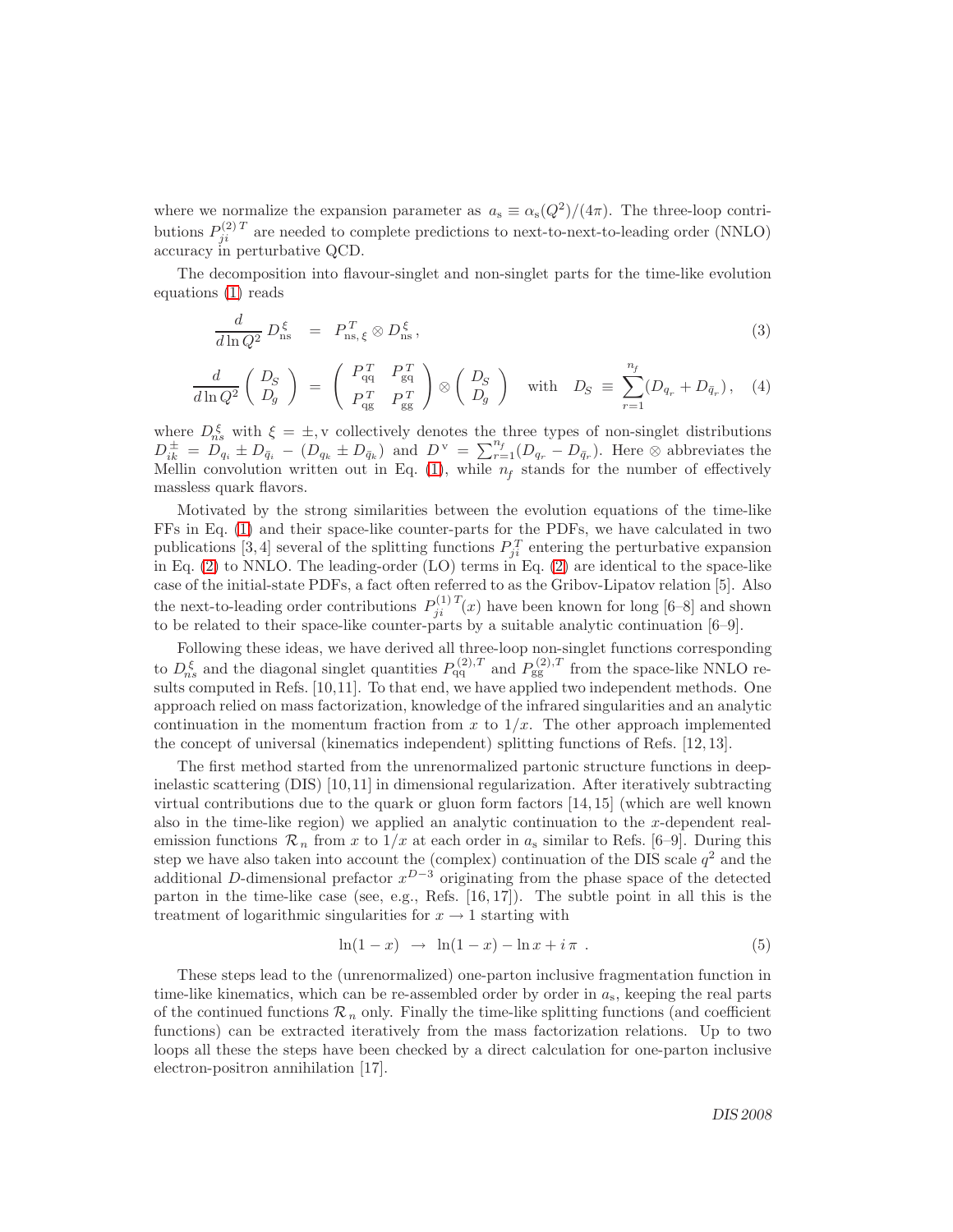At three loops we have several consistency conditions, for instance the cancellation of all higher poles in dimensional regularization. Most importantly, sum rules exist for the first moment of  $P_{\text{ns},-}^{(2),T}$  (number of fermions) and the second moment of  $P_{\text{gg}}^{(2),T}$  at  $n_f =$ 0 (momentum in pure gluodynamics). These indicate different coefficients for the terms  $C_F^3 p_{qq}(x) \pi^2 \ln^2 x$  of  $P_{qq}^{(2),T}$  and  $C_A^3 p_{gg}(x) \pi^2 \ln^2 x$  of  $P_{gg}^{(2),T}$ , where  $p_{ij}(x)$  are proportional to the LO splitting functions. Such differences are not unexpected in view of the imperfect real-virtual separation at three loops in the approach described above.

As an independent confirmation of our analytic continuation approach including the sum-rule fix we thus needed a second, completely independent method. For this purpose we have adopted the relations between DIS and fragmentation processes of Ref. [12] which exploit ideas of universal, i.e., kinematics independent parton-parton splittings based on a physical picture of strongly ordered life-times of successive parton fluctuations. Introducing universal (non-singlet) splitting functions  $P_{\text{ns}}^{\text{univ}}$ , postulated to be identical for the time-like and space-like cases, Eq. [\(1\)](#page-0-0) can be represented in the following manner [13]

<span id="page-2-0"></span>
$$
\frac{d}{d\ln Q^2} D_{\rm ns}^\sigma(x, Q^2) = \int_x^1 \frac{dz}{z} P_{\rm ns}^{\rm univ} (z, \alpha_{\rm s}(Q^2)) D_{\rm ns}^\sigma \left(\frac{x}{z}, z^\sigma Q^2\right) ,\qquad (6)
$$

where the notation covers both the (time-like q,  $\sigma = 1$ ) FFs and the (space-like q,  $Q^2 \equiv -q^2$ ,  $\sigma = -1$ ) PDFs. An additional shift in the argument of  $\alpha_s$  in Eq. [\(6\)](#page-2-0) also included in [13] is irrelevant for our discussion.

The  $\alpha_s$ -expansion of Eq. [\(6\)](#page-2-0) correctly accounts for the NLO difference  $\delta P_{\rm ns}^{(1)}(x)$  =  $P_{\rm ns}^{(1),\,\sigma=+1}(x)-P_{\rm ns}^{(1),\,\sigma=-1}(x)$  between the space- and time-like splitting functions [6–8]. At NNLO it leads to the remarkably compact expression

<span id="page-2-1"></span>
$$
\delta P_{\rm ns,\,\xi}^{(2)}(x) = 2 \left\{ \left[ \ln x \cdot \widetilde{P}_{\rm ns,\,\xi}^{(1)} \right] \otimes P_{\rm ns}^{(0)} + \left[ \ln x \cdot P_{\rm ns}^{(0)} \right] \otimes \widetilde{P}_{\rm ns,\,\xi}^{(1)} \right\} \tag{7}
$$

where  $\xi = \pm$ , v, the Mellin convolution is again denoted by ⊗, and

$$
2\,\widetilde{P}_{\rm ns,\,\xi}^{(n)}(x) \;=\; P_{\rm ns,\,\xi}^{(n),\,\sigma=+1}(x) + P_{\rm ns,\,\xi}^{(n),\,\sigma=-1}(x) \,\,.
$$
\n(8)

The evaluation of Eq. [\(7\)](#page-2-1) exactly coincides with the result of the above analytic continuation including the correct coefficient for the term  $C_F^{-3} p_{qq}(x) \pi^2 \ln^2 x$  of  $P_{\text{ns}, \xi}^{(2),T}$ , as the required vanishing first moment is manifest in Eq. [\(7\)](#page-2-1). This result provides both the desired confirmation of the analytic continuation and strong evidence in support of the ansatz [\(6\)](#page-2-0).

The physical picture leading to Eq. [\(6\)](#page-2-0) assuming strong ordering in the life-times of successive parton fluctuations can be applied in complete analogy to the case of gluodynamics. Hence a relation similar to Eq. [\(7\)](#page-2-1) can be derived for the space- and time-like difference of the gluon-gluon splitting function  $P_{gg}$ . In particular, this reasoning again solves the above mentioned problem with the term  $C_A^3 p_{gg}(x) \pi^2 \ln^2 x$  of  $P_{gg}^{(2),T}$ , automatically yielding the correct coefficient in agreement with the momentum sum rule for  $n_f = 0$ . Moreover both methods, the ansatz [\(6\)](#page-2-0) and the analytic continuation, agree for all remaining terms proportional to  $C_A^3$ ,  $C_A^2 n_f$  and  $C_A n_f^2$  (i.e., those not involving gluon emission from quarks).

The analysis of the large- and small-x limits of the time-like splitting functions displays a number of interesting features. The large-x behavior of the diagonal quantities  $P_{qq}^{(2)T}$  and  $P_{gg}^{(2)T}$  is identical to that of their space-like counter-parts up to the sign of the sub-leading